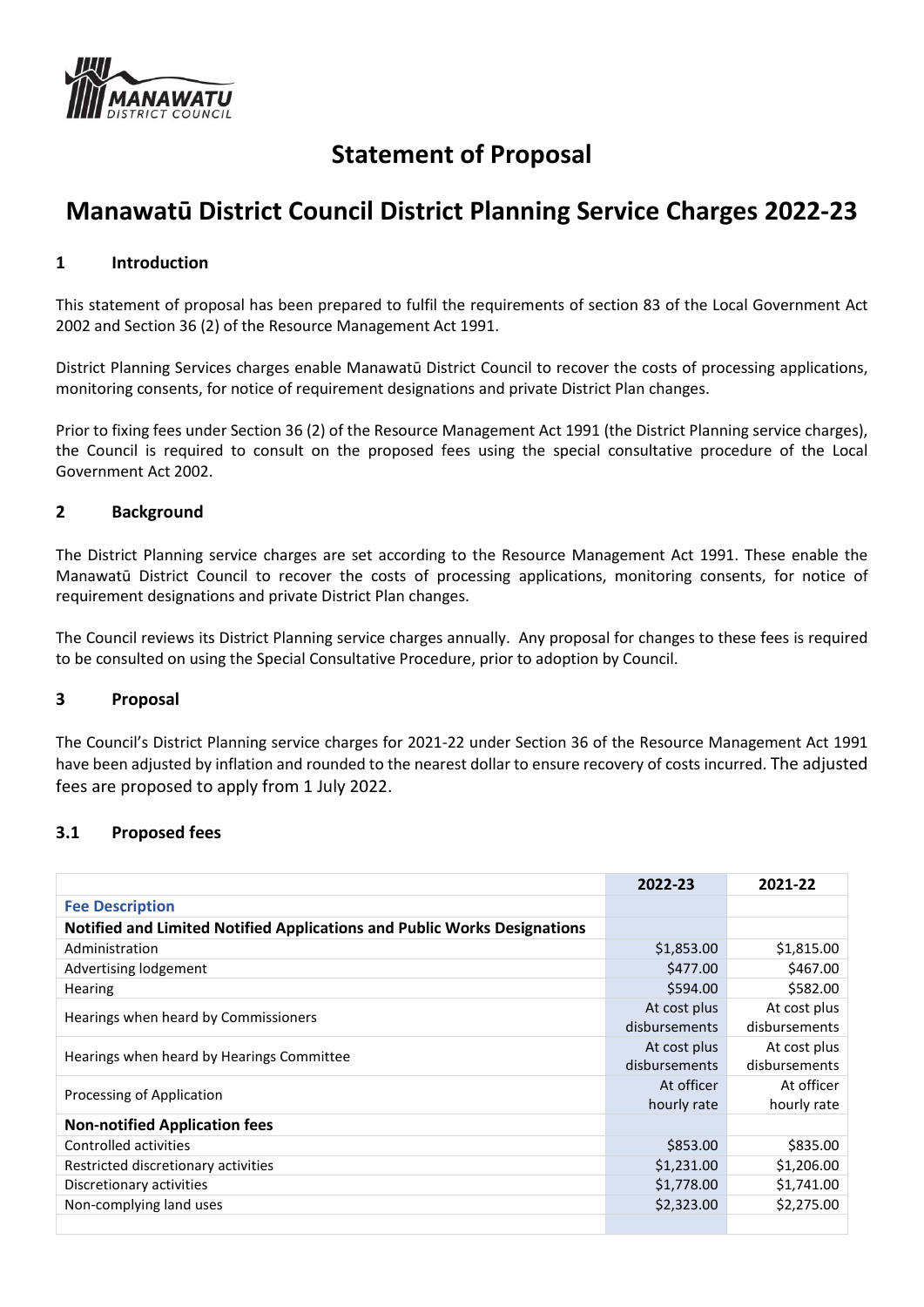|                                                                                           | 2022-23          | 2021-22          |
|-------------------------------------------------------------------------------------------|------------------|------------------|
| <b>Fee Description</b>                                                                    |                  |                  |
| <b>Non-notified Application fixed fees</b>                                                |                  |                  |
| Permitted relocated building (assessment and monitoring)                                  | \$523.00         | \$512.00         |
| Boundary activities                                                                       | \$310.00         | \$310.00         |
| Marginal or temporary activities                                                          | \$841.00         | \$824.00         |
|                                                                                           |                  |                  |
| <b>Subdivision Applications Fees</b>                                                      |                  |                  |
| Controlled                                                                                | \$795.00         | \$779.00         |
| Restricted discretionary                                                                  | \$1,231.00       | \$1,206.00       |
| Discretionary                                                                             | \$2,323.00       | \$2,275.00       |
| Non-complying                                                                             | \$2,869.00       | \$2,810.00       |
| Certificates under Section 226                                                            | \$761.00         | \$745.00         |
| Approval for cross-lease plans previously approved                                        | \$761.00         | \$745.00         |
| Right-of-way approval (no sealing fee)                                                    | \$637.00         | \$624.00         |
| Survey plan consent (sealing fee)                                                         | \$256.00         | \$251.00         |
| Consultation with District Land Registrar (LINZ)                                          | \$190.00         | \$186.00         |
| Road Access Certificate (Sections 321 and 346 of the Local Government Act 1974)           | \$478.00         | \$468.00         |
| Bond preparation                                                                          | \$478.00         | \$468.00         |
| s223 approval                                                                             | \$320.00         | \$313.00         |
| s224 approval (if applied for separately from s223)                                       | \$619.00         | \$606.00         |
| Combined s223 and s224 approval (when lodged together)                                    | \$796.00         | \$780.00         |
| s223 and s224 engineering approval and inspections will be charged at the hourly          |                  |                  |
| officer rate for 'technical and professional staff from all other units' as listed in the |                  |                  |
| "Council staff and decision-maker charges" section                                        |                  |                  |
|                                                                                           |                  |                  |
| <b>Applications for District Plan changes</b>                                             |                  |                  |
| Lodgement for a District Plan change                                                      | \$6,060.00       | \$5,935.00       |
|                                                                                           |                  |                  |
| <b>Miscellaneous lodgement fee</b>                                                        |                  |                  |
| Certificate of Compliance                                                                 | \$383.00         | \$375.00         |
| Variation to resource consent applications                                                | \$669.00         | \$655.00         |
| Extensions to time for resource consents                                                  | \$446.00         | \$437.00         |
| Certificates under the Overseas Investment Act                                            | \$383.00         | \$375.00         |
| Existing use certificates                                                                 | \$669.00         | \$655.00         |
| Outline plan of works (including waivers)                                                 | \$634.00         | \$621.00         |
| Uplifting a designation                                                                   | \$383.00         | \$375.00         |
| Non-notified designation requirements, heritage orders and designation alterations        | \$634.00         | \$621.00         |
| Notified designation requirements, heritage orders and designation alterations            | \$1,903.00       | \$1,864.00       |
| Instrument creating esplanade strip/reserve                                               | \$383.00         | \$375.00         |
| Revocation of easements, building line restrictions etc when separate from a              | \$383.00         | \$375.00         |
| subdivision consent                                                                       |                  |                  |
| Easements not requiring a subdivision consent and not included as part of the             | \$383.00         | \$375.00         |
| subdivision consent                                                                       |                  |                  |
| Consideration, processing and issuing of certificates not itemised in this schedule       | \$446.00         | \$437.00         |
|                                                                                           | Inspections      | Inspections      |
| Monitoring of resource consents                                                           | charged hourly   | charged hourly   |
|                                                                                           | rate per officer | rate per officer |
| Manawatu District Plan - Plan Strategy and Rules                                          | \$105.00         | \$103.00         |
| Manawatu District Plan - Planning Maps                                                    | \$115.00         | \$113.00         |
|                                                                                           |                  |                  |
| <b>Road Stopping lodgement fees</b>                                                       |                  |                  |
| Road stopping under the Public Works Act 1981                                             | \$446.00         | \$437.00         |
| Road stopping under the Local Government Act 1974 - (extra cost may be incurred           | \$669.00         | \$655.00         |
| if a hearing is required)                                                                 |                  |                  |
| Hearing for road stopping                                                                 | At actual cost   | At actual cost   |
|                                                                                           |                  |                  |
| <b>Review of development contribution</b>                                                 |                  |                  |
| Reconsideration of development contributions                                              | \$635.00         | \$622.00         |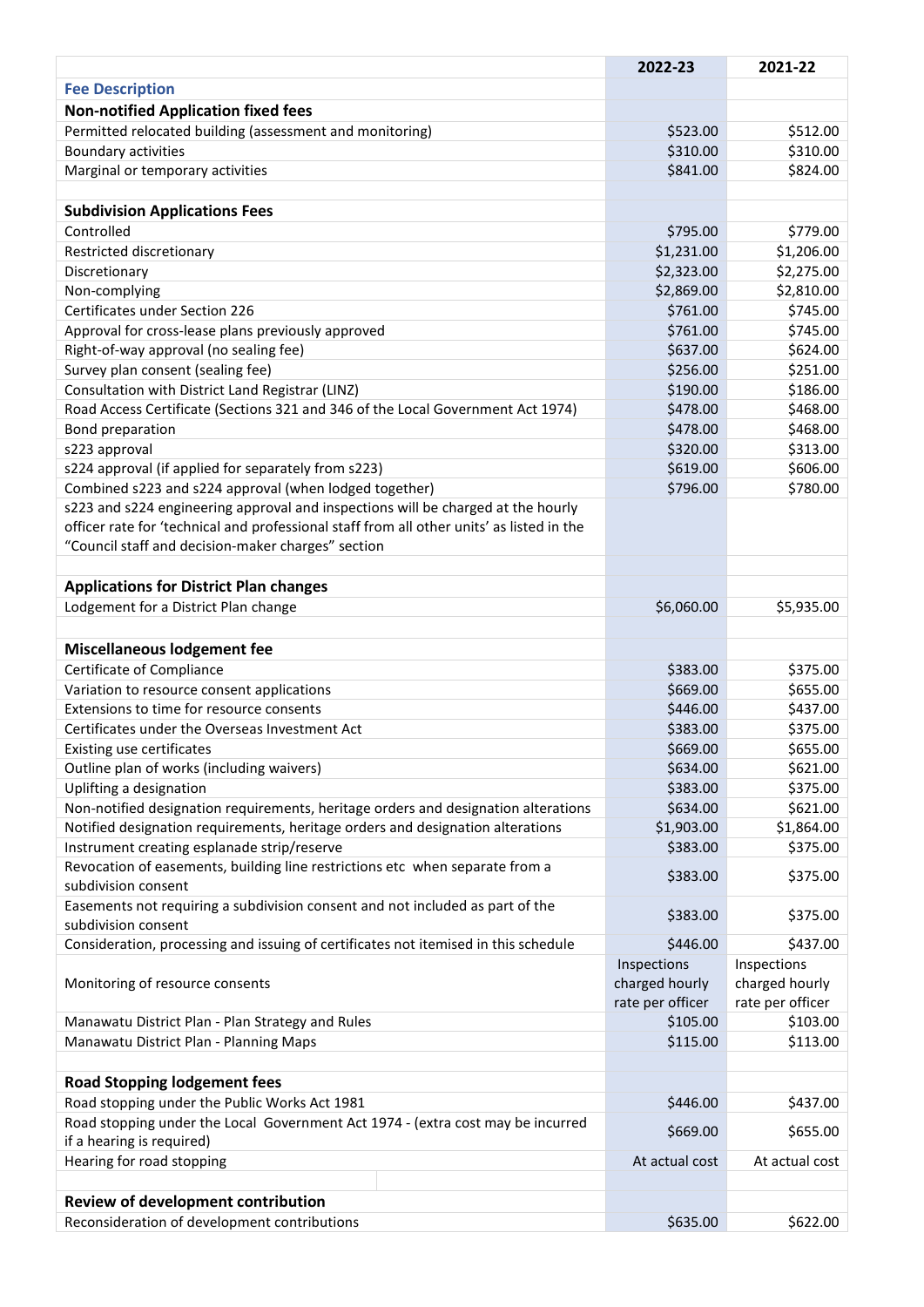|                                                                                                                                       | 2022-23             | 2021-22          |
|---------------------------------------------------------------------------------------------------------------------------------------|---------------------|------------------|
| <b>Fee Description</b>                                                                                                                |                     |                  |
| Objections to Development contributions (covers administration and hearing fee)                                                       | At actual cost      | At actual cost   |
|                                                                                                                                       |                     |                  |
| <b>Planning Inspection fees - Building Consents</b>                                                                                   |                     |                  |
| New construction - housing, commercial and industrial                                                                                 | <b>Actual costs</b> | Actual costs     |
| Alterations and additions - housing, commercial and industrial                                                                        | based on hourly     | based on hourly  |
| Accessory and farm buildings - includes alterations and additions                                                                     | rate per officer    | rate per officer |
|                                                                                                                                       |                     |                  |
| <b>Building Act 2004</b>                                                                                                              |                     |                  |
| Section 73 Notification - Land subject to natural hazards                                                                             | \$712.00            | \$697.00         |
| Section 75(2) Certificate - Building over two allotments                                                                              | \$712.00            | \$697.00         |
|                                                                                                                                       |                     |                  |
| <b>Certificate of Title</b>                                                                                                           |                     |                  |
| Certificates of Title                                                                                                                 | \$26.00             | \$25.00          |
|                                                                                                                                       |                     |                  |
| Other                                                                                                                                 |                     |                  |
| Scanning and digital fees (for consent applications received in hard copy)                                                            | \$114.00            | \$112.00         |
| Objection to decision s357 RMA                                                                                                        | \$480.00            | \$470.00         |
|                                                                                                                                       |                     |                  |
| <b>Note</b>                                                                                                                           |                     |                  |
| 1. The fee is a lodgement fee only for applications for alterations to designations,                                                  |                     |                  |
| engineering approvals and inspections, review of development contribution,                                                            |                     |                  |
| requests for plan changes and road stoppings. The lodgement fee is the amount                                                         |                     |                  |
| required up front when lodging an application. Council will take no action on the                                                     |                     |                  |
| application in accordance with section 36(7) until this amount is paid.                                                               |                     |                  |
| 2. Section 36 of the Resource Management Act enables the Manawatu District                                                            |                     |                  |
| Council to charge additional fees. These are fees to recover actual and reasonable                                                    |                     |                  |
| costs incurred where the actual and reasonable costs exceed the lodgement fee                                                         |                     |                  |
| (fixed charge) paid. Council will charge any costs incurred through the engagement                                                    |                     |                  |
| of external expertise to the applicant at cost.<br>3. Council will charge fees to cover actual and reasonable costs incurred. It will |                     |                  |
| charge the applicable staff charge-out rate together with the costs associated with                                                   |                     |                  |
| employing the services of professional consultants where necessary. It will recover                                                   |                     |                  |
| actual and reasonable costs associated with any required consent hearing from the                                                     |                     |                  |
| applicant.                                                                                                                            |                     |                  |
| 4. Where specialist peer-review reports are required, the applicant is required to                                                    |                     |                  |
| pay a lodgement fee of \$500.00 per report when lodging an application. The                                                           |                     |                  |
| applicant then pays the full amount on the completion of the report/assessment.                                                       |                     |                  |
|                                                                                                                                       |                     |                  |
| <b>Council staff and decision-maker charges</b>                                                                                       |                     |                  |
| The Council will charge the following hourly rates for its officers and decision                                                      |                     |                  |
| makers for the processing of consents, hearings, and designations etc that do not                                                     |                     |                  |
| have a set fee.                                                                                                                       |                     |                  |
|                                                                                                                                       |                     |                  |
|                                                                                                                                       | Fee per hour        | Fee per hour     |
| Committee/Administration Officer                                                                                                      | \$126.00            | \$123.00         |
| Planning Technician/Graduate Planner/Planning Officer/Compliance and                                                                  | \$163.00            | \$160.00         |
| <b>Enforcement Officer</b>                                                                                                            |                     |                  |
| Senior Consents Planner                                                                                                               | \$188.00            | \$184.00         |
| <b>Compliance and Planning Manager</b>                                                                                                | \$216.00            | \$212.00         |
| <b>Regulatory Manager</b>                                                                                                             | \$263.00            | \$258.00         |
| Land Development Engineer/Officer                                                                                                     | \$188.00            | \$184.00         |
| Land Development Manager                                                                                                              | \$216.00            | \$212.00         |
| Roading Engineer/Utility Engineer                                                                                                     | \$188.00            | \$184.00         |
| Roading Manager/Utility Manager                                                                                                       | \$263.00            | \$258.00         |
| Commissioner                                                                                                                          | At cost plus        | At cost plus     |
|                                                                                                                                       | disbursements       | disbursements    |
| Fees for advertising, consultants and solicitors associated with all work types                                                       | At cost plus        | At cost plus     |
| including processing of a consent or certificate. (This includes specialist technical or                                              | disbursements       | disbursements    |